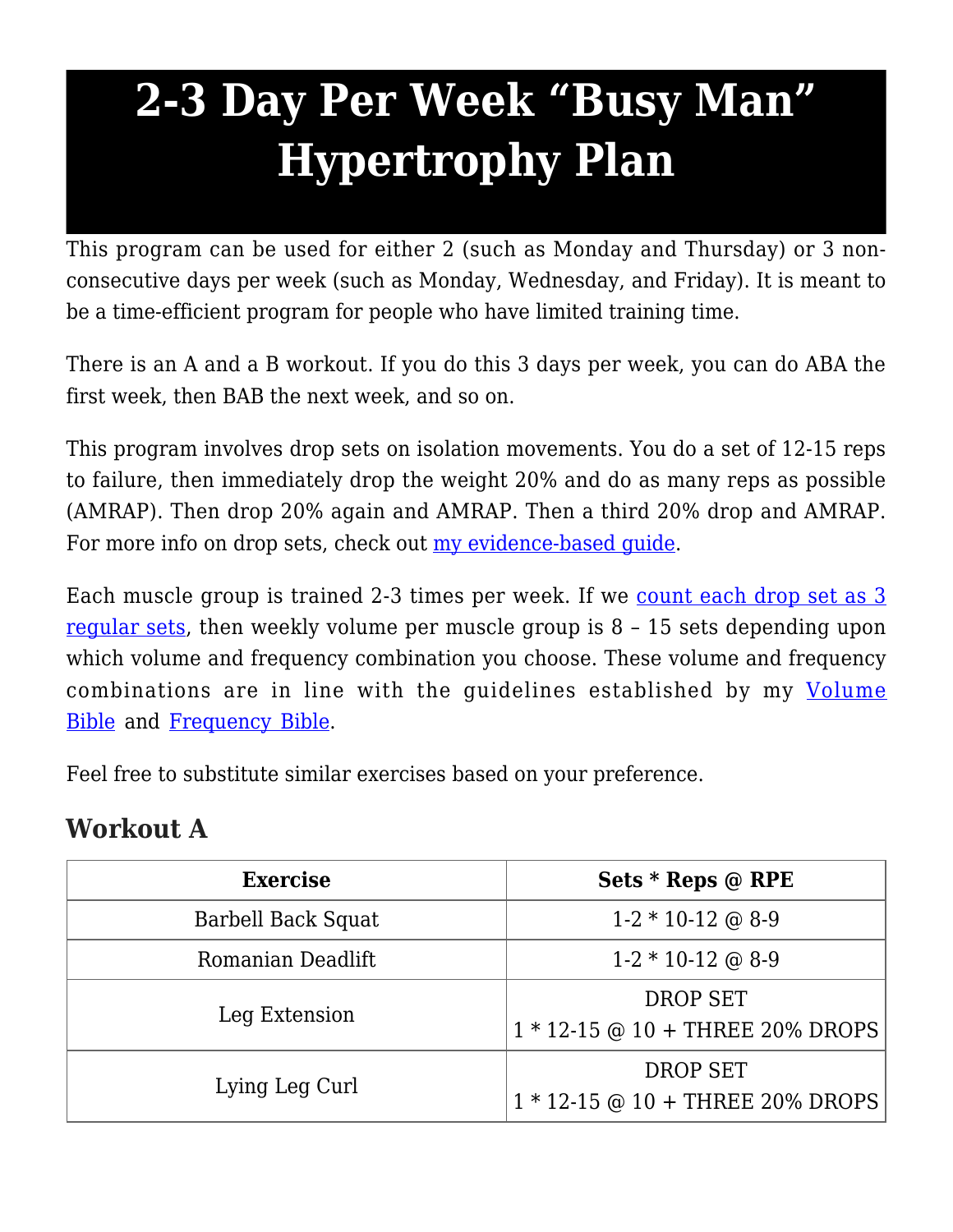| <b>Standing Calf Raise</b>                                | <b>DROP SET</b><br>$1 * 12 - 15 \odot 10 + \text{THREE } 20\% \text{ DROPS}$ |
|-----------------------------------------------------------|------------------------------------------------------------------------------|
| Incline Dumbbell Bench Press                              | $1-2 * 10-12 \odot 8-9$                                                      |
| Machine Fly                                               | <b>DROP SET</b><br>$1 * 12 - 15 \odot 10 + \text{THREE } 20\% \text{ DROPS}$ |
| Rope Pushdown                                             | <b>DROP SET</b><br>$1 * 12 - 15 \odot 10 + \text{THREE } 20\% \text{ DROPS}$ |
| Lat Pulldown (Slightly wider than shoulder<br>width grip) | $1-2 * 10-12 \omega 8-9$                                                     |
| One Arm Dumbbell Row                                      | $1-2 * 10-12 \omega 8-9$                                                     |
| Dumbbell Bicep Curl                                       | <b>DROP SET</b><br>$1 * 12 - 15 \odot 10 + \text{THREE } 20\% \text{ DROPS}$ |

## **Workout B**

| <b>Exercise</b>            | Sets * Reps @ RPE                                         |
|----------------------------|-----------------------------------------------------------|
| Leg Press                  | $1-2 * 10-12 \text{ } \textcircled{a} 8-9$                |
| Barbell Hip Thrust         | $1-2 * 10-12 \odot 8-9$                                   |
| Leg Extension              | <b>DROP SET</b>                                           |
|                            | $1 * 12 - 15 \odot 10 + \text{THREE } 20\% \text{ DROPS}$ |
| <b>Standing Leg Curl</b>   | <b>DROP SET</b>                                           |
|                            | 1 * 12-15 @ 10 + THREE 20% DROPS                          |
| <b>Standing Calf Raise</b> | <b>DROP SET</b>                                           |
|                            | $1 * 12 - 15 \odot 10 + \text{THREE } 20\% \text{ DROPS}$ |
| Flat Dumbbell Bench Press  | $1-2 * 10-12 \text{ } \textcircled{a} 8-9$                |
| Machine Fly                | <b>DROP SET</b>                                           |
|                            | $1 * 12 - 15 \odot 10 + \text{THREE } 20\% \text{ DROPS}$ |
| Skullcrusher               | <b>DROP SET</b>                                           |
|                            | $1 * 12 - 15 \odot 10 + \text{THREE } 20\% \text{ DROPS}$ |
| Close Grip Lat Pulldown    | $1-2 * 10-12 \text{ } \textcircled{a} 8-9$                |